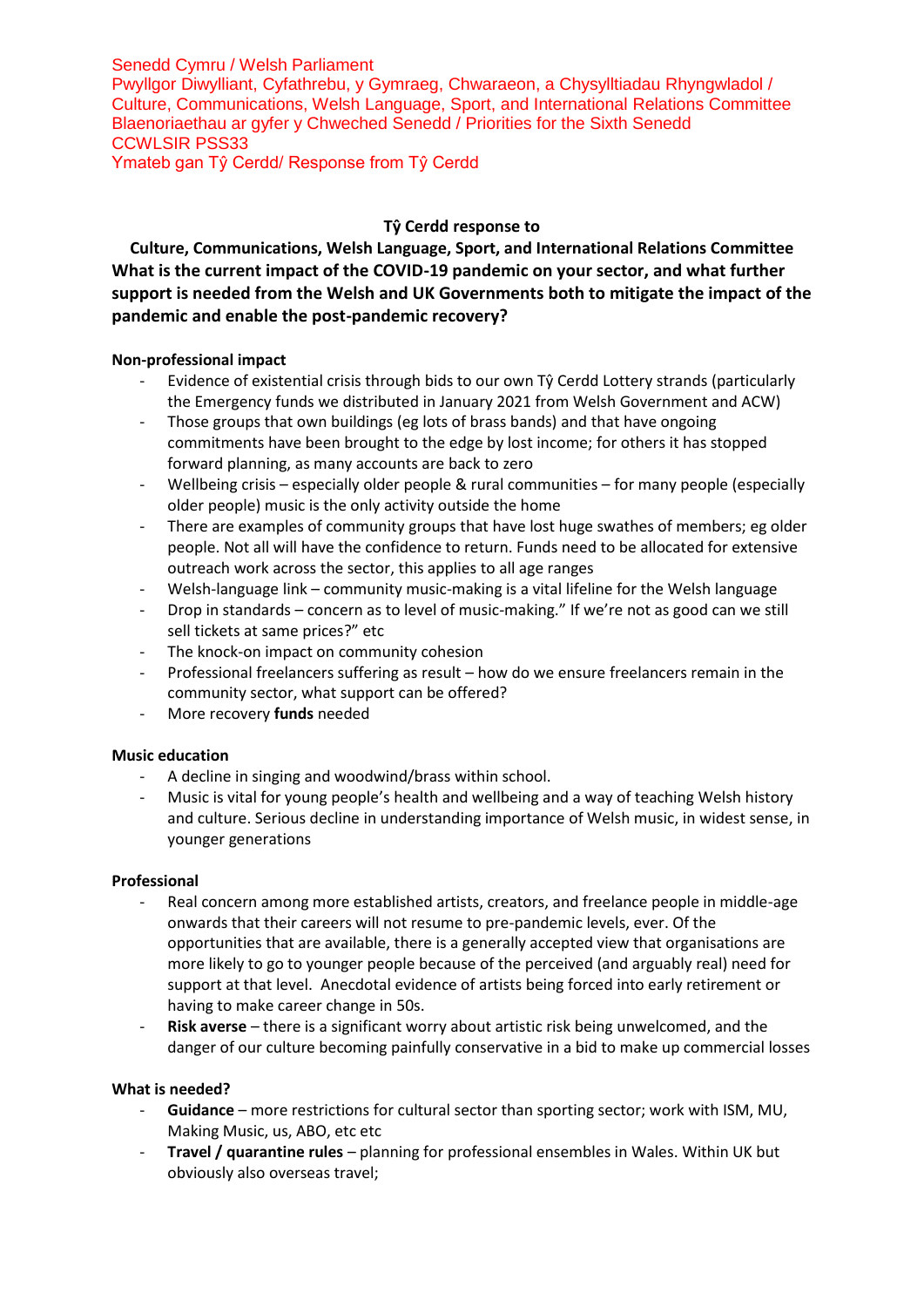# Senedd Cymru / Welsh Parliament

Pwyllgor Diwylliant, Cyfathrebu, y Gymraeg, Chwaraeon, a Chysylltiadau Rhyngwladol / Culture, Communications, Welsh Language, Sport, and International Relations Committee Blaenoriaethau ar gyfer y Chweched Senedd / Priorities for the Sixth Senedd CCWLSIR PSS33

Ymateb gan Tŷ Cerdd/ Response from Tŷ Cerdd

## **Tŷ Cerdd response to**

## **Culture, Communications, Welsh Language, Sport, and International Relations Committee**

- **Insurance** for events same applies to amateur groups, who will perhaps be more cautious
- Government stepping in and being insurer of last resort

## **Disability & access**

- 7 principles of inclusive recovery these must be front and centre
- Covid passport debate don't use this to create yet another barrier / way of excluding people
- Enabling disabled artists to restart **not going back to what was before**. Funds, support for people with additional requirements, eg access to instruments as well as tutors trained to support young disabled musicians
- Action on digital poverty
- Action on lack of infrastructure (physical, transport) that is creating unequal access

# **What issues should the committee prioritise in planning our work programme for the immediate and longer term?**

- Supporting pipeline (education, artist development, sector development) that plays into WG's delivery – Creative Wales
- Giving culture as much support as sport
- Cultural contract becoming opportunity for manifestation of Wellbeing of future Generations Act
- Culture being opportunity for regeneration, community cohesion
- Discouraging the hierarchy of genres & artforms (particularly through education)
- Partnerships that work enabling arts and culture to come out of a silo and connect with other agendas – housing, health, Natural Resources Wales,
- **Culture & arts – potency across portfolios**; emphasising what arts can do in fields beyond natural environment – climate emergency, community ; creativity; skill development; creating society that wants to bring down barriers; adaptive people flexible; communication of life experience.
- A real emphasis on long-term strategy. Far too much arts policy is dependent on funding cycles that are woefully short - even before Covid this made planning extremely difficult for arts orgs.

# **How does Brexit and the new UK-EU relationship affect you or your organisation? What support have you received to respond to the changes? What further support, if any, is needed from Welsh and UK Governments?**

- Impact on retailers (eg print music publishers & CD sales) selling products to the EU, with huge delays and blockages at customrs. We are seeing customers moving to larger wholesalers or retailers with a base in Europe – impacting on smaller, independent businesses (including us) in Wales
- Replacement for structural funds  $-$  eye on knock-on effects
- Working more closely with DCMS & UK partner organisations